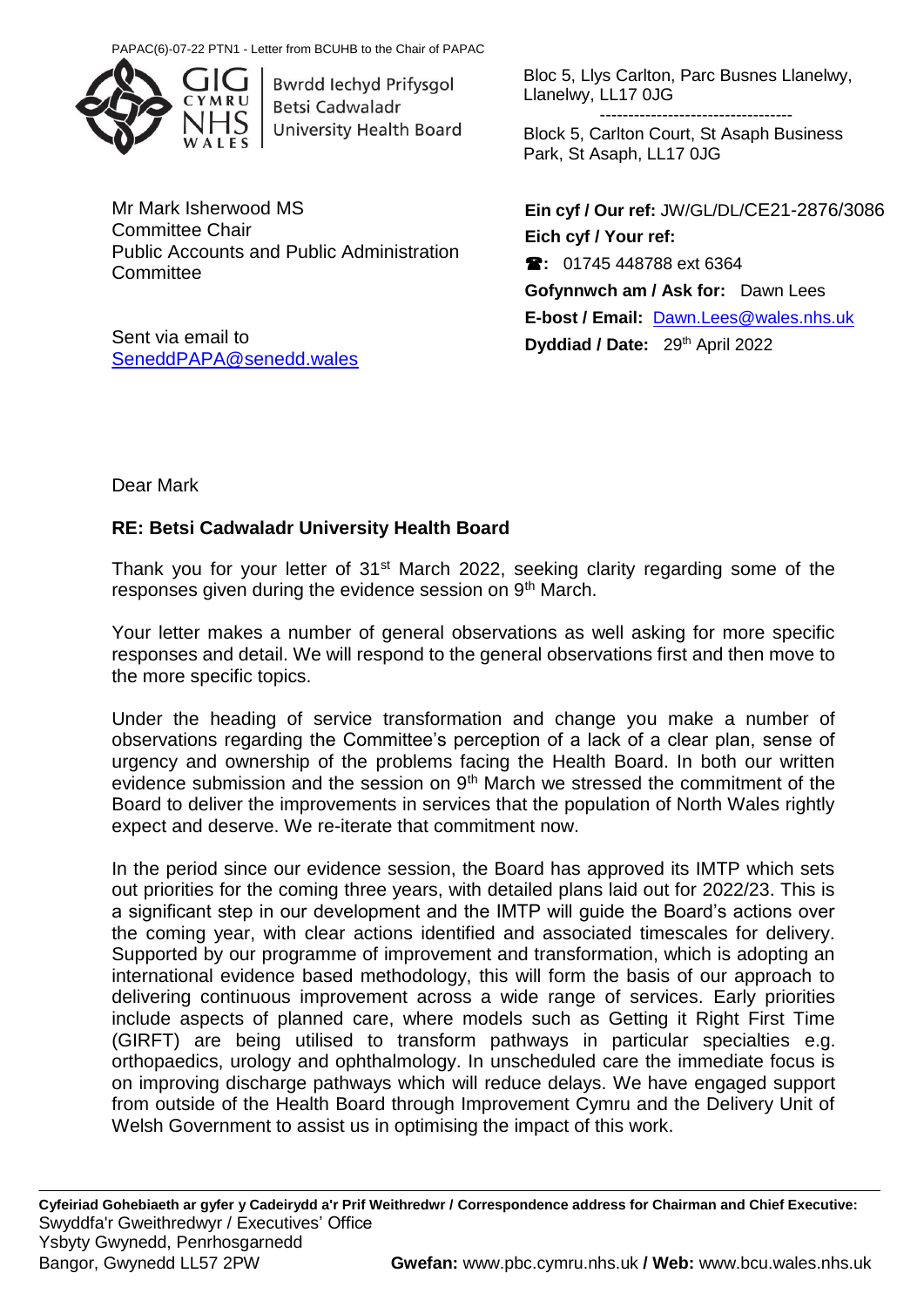

**Bwrdd lechyd Prifysgol Betsi Cadwaladr University Health Board** 

Addressing the challenges faced by the Health Board is a significant endeavour and one which we are progressing through the Targeted Intervention Framework agreed with Welsh Government. This demands a thorough and structured approach to organisational development and change across the four domains. This is, by design, a development journey which would not adequately be supported by the development of a single action plan. Previous experience has taught us that high level plans will not address the underlying issues sufficiently to secure demonstrable, sustainable change. Within the various aspects of the Targeted Intervention Framework we have clear programmes of work to achieve and these are tracked using the methodology we outlined in our written evidence. This tracked evidence is made public as part of the self-assessment process and we shall publish the latest position on this in our May Board papers, as part of the next milestone assessment.

With regard to your observations in relation to executive leadership, we can assure you that there is no lack of ownership of the challenges faced and the improvements required. Executive Directors are personally leading the response to each aspect of Targeted Intervention and are accountable to the Board for progress. We have also identified Independent Members to work alongside Executive Directors, bringing their particular experience and insight to this work. The Executive Director lead and link Independent Member for each of the domains are:

| <b>Domain</b>                          | <b>Executive Lead</b>      | <b>Independent Member</b>   |  |
|----------------------------------------|----------------------------|-----------------------------|--|
| <b>Mental Health</b>                   | <b>Teresa Owen</b>         | <b>Cllr Cheryl Carlisle</b> |  |
| Strategy, Planning and Chris Stockport |                            | Prof. Nicky Callow          |  |
| Performance                            |                            |                             |  |
| Leadership                             | Sue Green                  | Linda Tomos                 |  |
| Engagement                             | <b>Helen Stevens-Jones</b> | Jacqui Hughes               |  |

Accountability for demonstrating improvement is real and is evident in the Board's challenging appraisal of progress and the requirement for clear evidence to support the assessment of progress. The multiple references made in our evidence session to the achievements and actions of staff throughout the organisation were intended to emphasise that this is not just an activity at Board level. Strong executive leadership is required, but real change at service level will only be delivered by teams across the organisation embracing our commitment to continuous growth and improvement.

The Targeted Intervention Framework is, by design, a self-assessment process. This focus on self-assessment reflects the need for the Board to develop the capacity and capability to oversee its own improvement journey and evidence its impact. We have engaged external support to give an impartial view of our evidence gathering and progress assessment. This will provide helpful feedback to the Board in May. Whilst the initial work is self-assessment, we should not lose sight of the overview from Welsh Government and the tri-partite meeting. This forum seeks to triangulate the Board's assessment and to satisfy itself that the progress reported is a fair reflection of what other indicators in the system are signalling. To date, there has been no feedback to the Board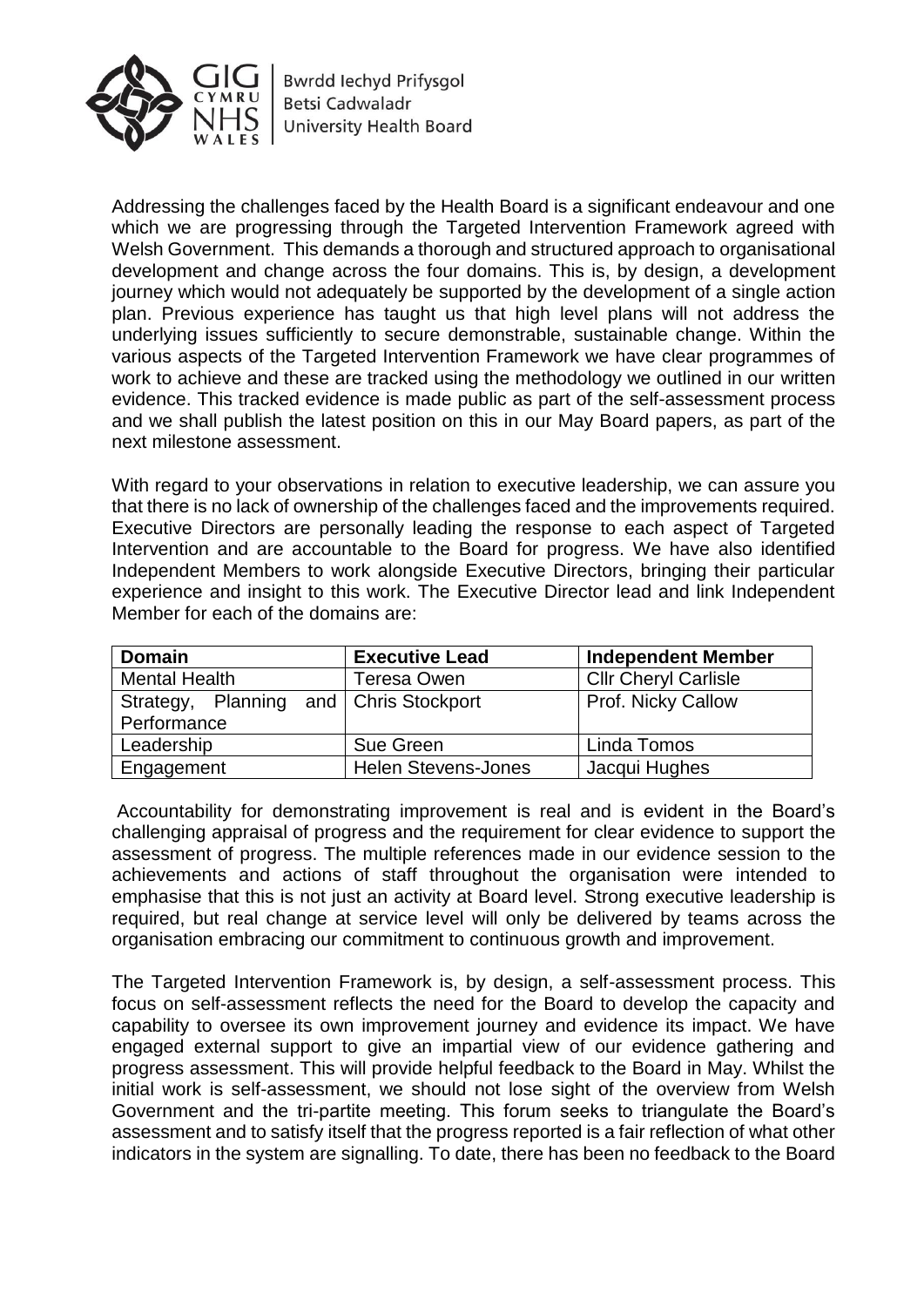

to suggest that its self-assessment is not a reasonable and fair reflection of progress made.

In your letter you raise the issue of the geographic spread of the Health Board and whether we consider this to have contributed to "failures" identified in the Health Board. We believe this question has been posed previously and responses have been given on a number of occasions. From the Health Board's perspective there are both challenges and opportunities which arise from its size. Maintaining services in wide geographic areas can be a challenge, however we have clear examples of success in North Wales and are seeking to learn from other health systems to adopt new ways of working which can further enhance our delivery. More positively, having a large organisation makes the delivery of some services easier, such as specialised cancer, cardiac and neonatal services, with the scale of the organisation offering the opportunity to deliver more specialist work in an effective manner. The current configuration of the Health Board therefore offers the opportunity to lever the benefits of scale whilst also working locally with our statutory and third sector partners to shape services to fit with the diverse communities of North Wales. We have no specific evidence to support the proposition that the challenges we face are driven by the size of the Health Board and our view remains that effective service transformation and delivery can be achieved within the current structure.

Our new Operating Model is designed to support the transformation of health and care across North Wales. It is one part of a larger comprehensive organisational development programme driven and informed by our extensive engagement programme, Mewn Undod Mewn Nerth/Stronger Together. This commenced in summer 2021 and we heard from almost 2,000 staff members throughout the organisation through a series of one to one, small and larger group conversations, surveys and interactive sessions. This feedback was supplemented and triangulated with a full review of both external and internal reports such as HASCAS/Ockenden, Holden, Health Inspectorate Wales Reviews, Welsh Audit Office reviews etc. The aim of the Operating Model is to create an organisational context which supports improvement and addresses the barriers and challenges identified in previous reports.

The Operating Model specifically has been through 4 rounds of engagement, with the first setting out a range of options as well as providing an opportunity for alternative options to be put forward. This engagement involved leaders from across the organisation, with specific involvement of clinical leaders and staff at all levels across the organisation. The final proposed Operating Model was based on feedback received across three of the four cycles of engagement from September 2021 to December 2021, with many amendments made to reflect the valuable suggestions made by colleagues. This was then finally tested in January 2022 as an overarching structure.

Re-alignment of executive portfolios and the creation of the new roles of Integrated Health Community Directors, which are key in the new structure, were approved by the Health Board in February 2022. In the meeting you referred to in March 2022, the Board received a proposal regarding the transition from the current structure to the new Operating Model.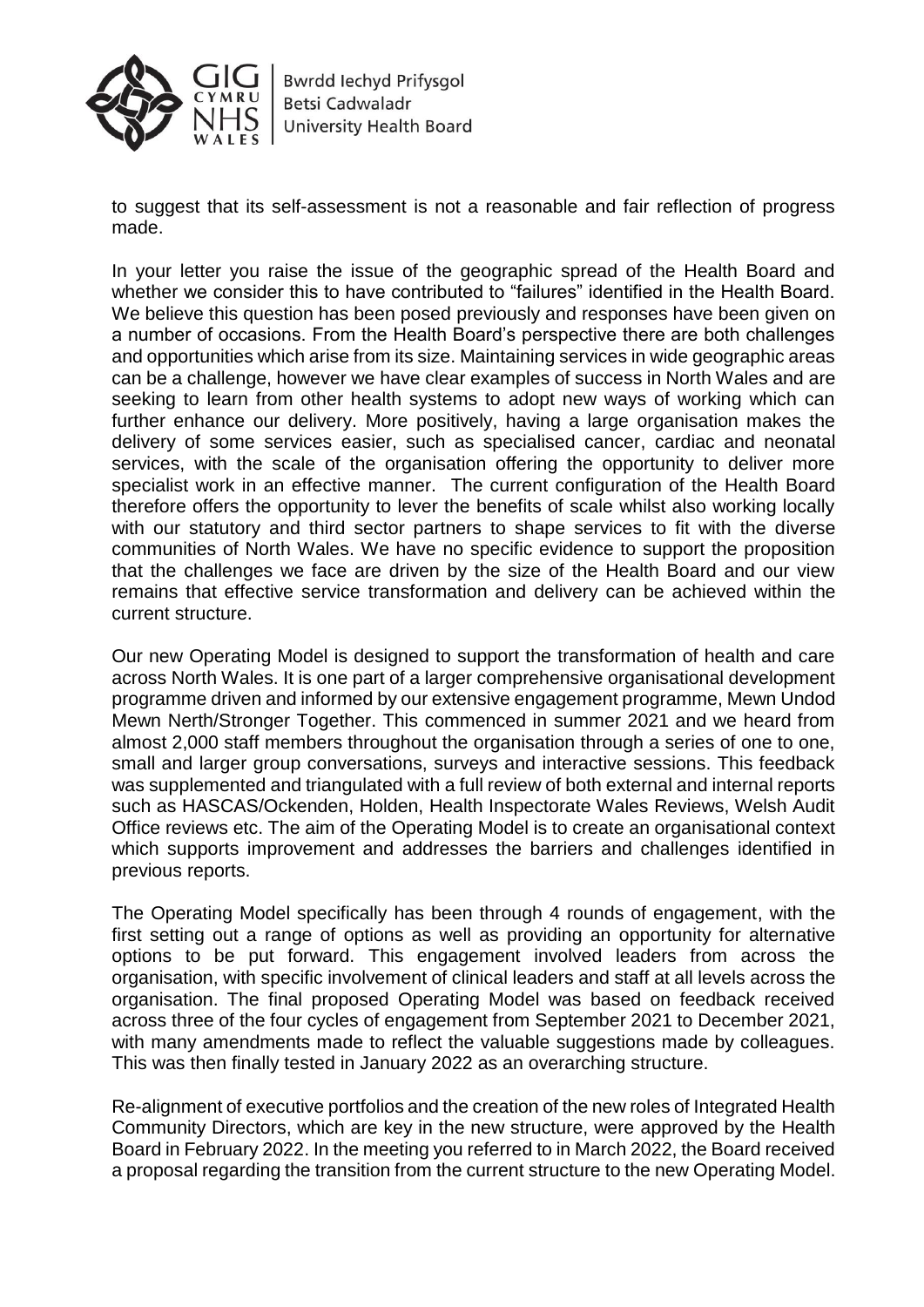

This was quite rightly challenged by the Board, exercising appropriate governance and due diligence to ensure that the Model could be implemented with minimal risk. Issues such as governance, communication and risk management were rightly explored, with further work agreed which will strengthen the proposals and aid successful delivery.

Development work continues to support effective implementation and we are working towards a go live date of July 1<sup>st</sup> for the Operating Model. We will present our assessment of readiness to the Board at its public meeting in May. The work we have done collectively as a Board is enhancing the robustness of our plans and will lead to a smooth transition. We are clear on the actions needed between now and the Health Board meeting in May, at which we anticipate approving the full implementation of the Operating Model with effect from July 2022.

Responses to your specific service observations are set out below:

#### Mental health services

Service Priorities – our IMTP sets out our priorities for 2022/23 in some detail. For mental health services there are a range of improvements to be delivered, including in the following areas:

- CAMHS transition to adult services
- Early intervention in psychosis
- Eating disorders
- Older persons crisis care
- Perinatal mental health
- Psychiatric liaison services
- ICAN services in primary care
- Neurodevelopmental services

Our plan sets out the detail of the expected improvements in these areas and the timeframe for their implementation (see Appendix 2 of the IMTP).

In support of this we have a number of ongoing workstream priorities across mental health services. These form part of our continuing programme of improvement which will underpin progress against the Targeted Intervention Framework. This includes work on governance, engagement, embedding learning, structural change and organisational development.

We are particularly conscious of the potential impact of the very public and challenging agenda we face in mental health services upon our staff. We have implemented a Wellness, Work and Us programme, which was informed by feedback from staff. This includes actions such as raising awareness of wellbeing opportunities, supporting a healthier work / life balance, supporting staff when incidents occur, access to counselling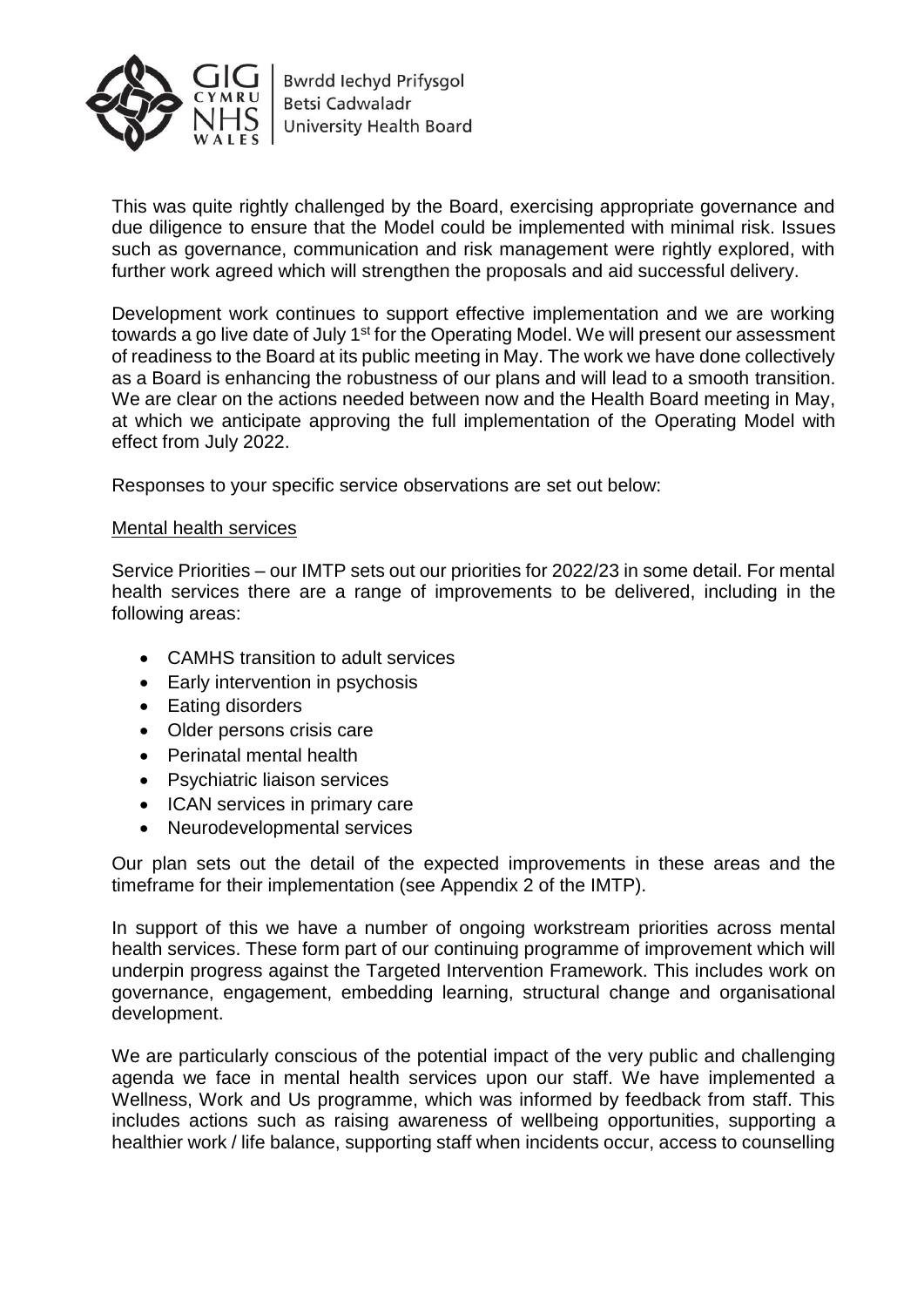

and emotional support, supporting personal development reviews and enhancing the quality of leadership.

Viewed alongside the commitments set out in the IMTP this provides a comprehensive programme of improvement work over the coming year.

Lower Level Ligatures – in response to the risks identified regarding low level ligatures we put in place a detailed action plan to address the risks associated with low level ligatures. This had 28 specific actions, all of which have been completed. These included areas such as:

- Learning events for staff on topics such as the Therapeutic Engagement and Observation Policy
- Training in risk assessment in specific areas, such as profiling beds
- Ligature risk reduction audits in each ward and building
- Monthly risk register review meetings to track progress
- Replacement of furniture and equipment to meet the lower ligature risk specification.

As part of our quality assurance process there will be a comprehensive re-audit of all facilities to ensure that improvements are maintained. This will be completed by the end of June 2022.

Our work identified a specific risk associated with the design of windows in both the Ablett and Heddfan Units. This has required a programme of capital works to replace the windows. The programme will be completed by the end of September.

Mixed cohorting – in our verbal evidence the Director of Public Health referred to a potential 4 phase programme to achieve both the phasing out of mixed cohorting in the Hergest Unit and the move to provision in a purpose designed facility.

For clarity, the first phase of this programme delivered the cessation of mixed cohorting as part of our core service provision at Hergest. This was achieved on 21st February 2022 and that position is being maintained, however exceptional circumstances may on occasion dictate limited use of this approach on a risk assessed basis. As a consequence of this change a small number of patients from the West are having to access inpatient care in Bodelwyddan or Wrexham. Phase 2 involves estates work at Ysbyty Cefni to allow this care to once again be delivered in the West. We expect this work to be commence in July 2022 and take approximately 3 months to complete. This will re-establish the provision of services in the West, with no reliance on mixed cohorting.

Phase 3 offers the potential to adapt accommodation in the existing Hergest Unit, with Phase 4 referring to the redevelopment of the Unit.

Ward Accreditation – the ward accreditation programme runs across all wards in the Health Board, including mental health and learning disabilities. It is managed by a central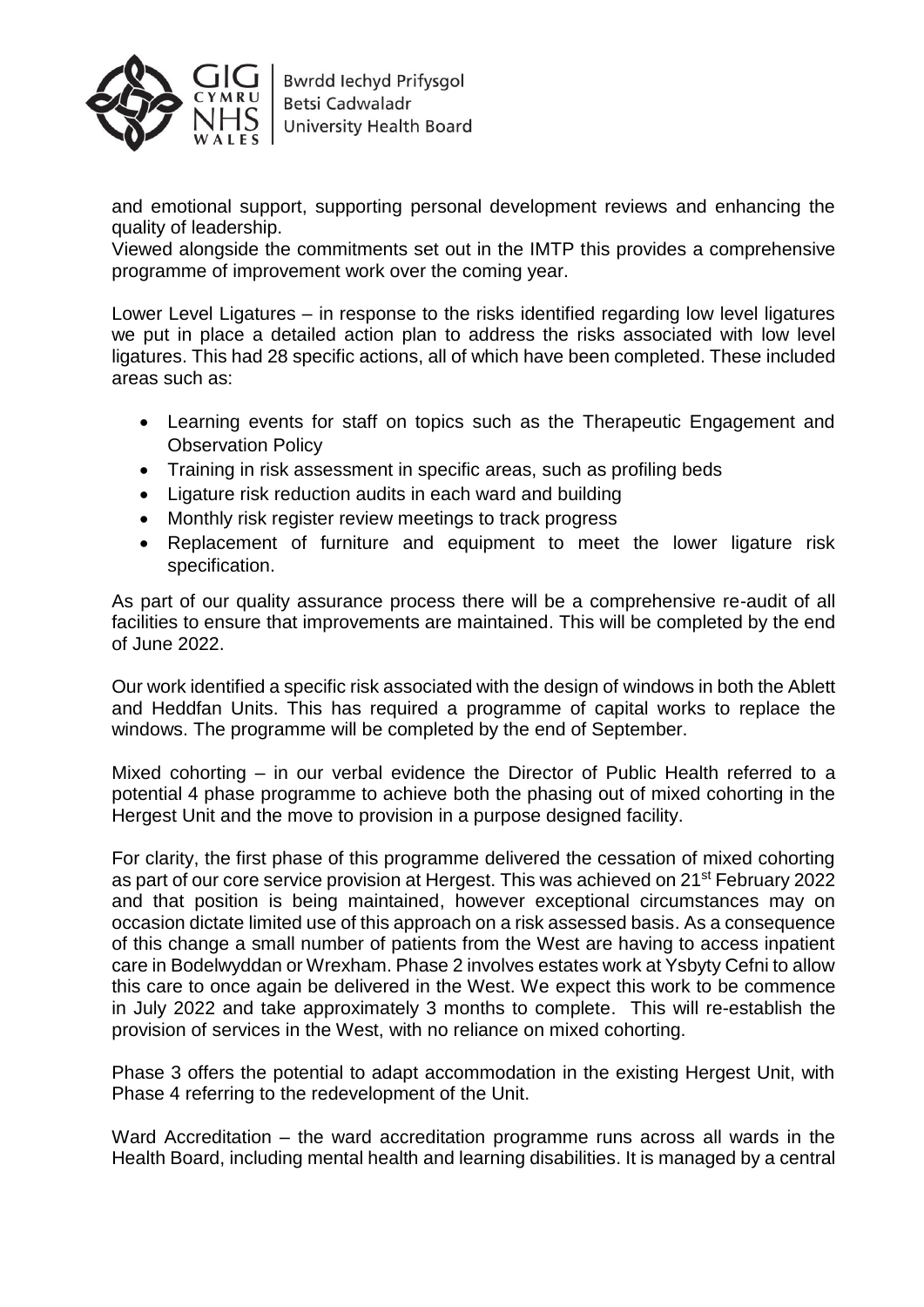

team, under the leadership of the Executive Director of Nursing, to ensure consistency of professional standards across the Health Board.

The accreditation framework assesses wards in the following domains:

- Ward leadership
- Communication with the multi-disciplinary team
- Patient communication
- Healing environment
- Nursing care and processes
- Nursing record keeping

Assessments are undertaken by the central team and are unannounced. The achievement of a particular level e.g. bronze, silver or gold requires the ward to achieve that assessment across all domains. If any element is below that standard then a lower award is allocated. The two wards which were assessed as white each had one domain where they did not meet the bronze standard, with the other 5 domains assessed as bronze. A support package is in place to drive improvement with an associated action plan for each ward. Re-assessment is expected in quarter 1 2022/23 and the wards are expected to achieve the bronze level at that time.

### Hergest Unit

As noted in the evidence session there are considerable concerns regarding the fitness for purpose of the Hergest Unit, which indicate a need to consider options to deliver a reprovision of this facility. These issues are being considered within the Health Board to identify potential strategic options which can then be discussed with colleagues in Welsh Government. This engagement with Government is a key part of the capital planning process and the Health Board cannot pursue this matter without support.

As previously indicated, the pressures on NHS capital are considerable. Across the NHS in Wales alternative sources of capital funding are being explored, in partnership with Welsh Government. The potential for alternative funding depends upon the nature of the scheme being considered and therefore any potential alternative financing routes will be the subject of discussion with Government as scheme proposals are developed.

It is worth noting that the Health Board is currently seeking approval for funding to redevelop the Ablett Unit in Bodelwyddan, with an estimated cost of £67m. We have signalled the need for consideration of capital investment for the Hergest Unit as part of our 10 year capital investment outlook submission to Welsh Government, with an indicative value of £75m.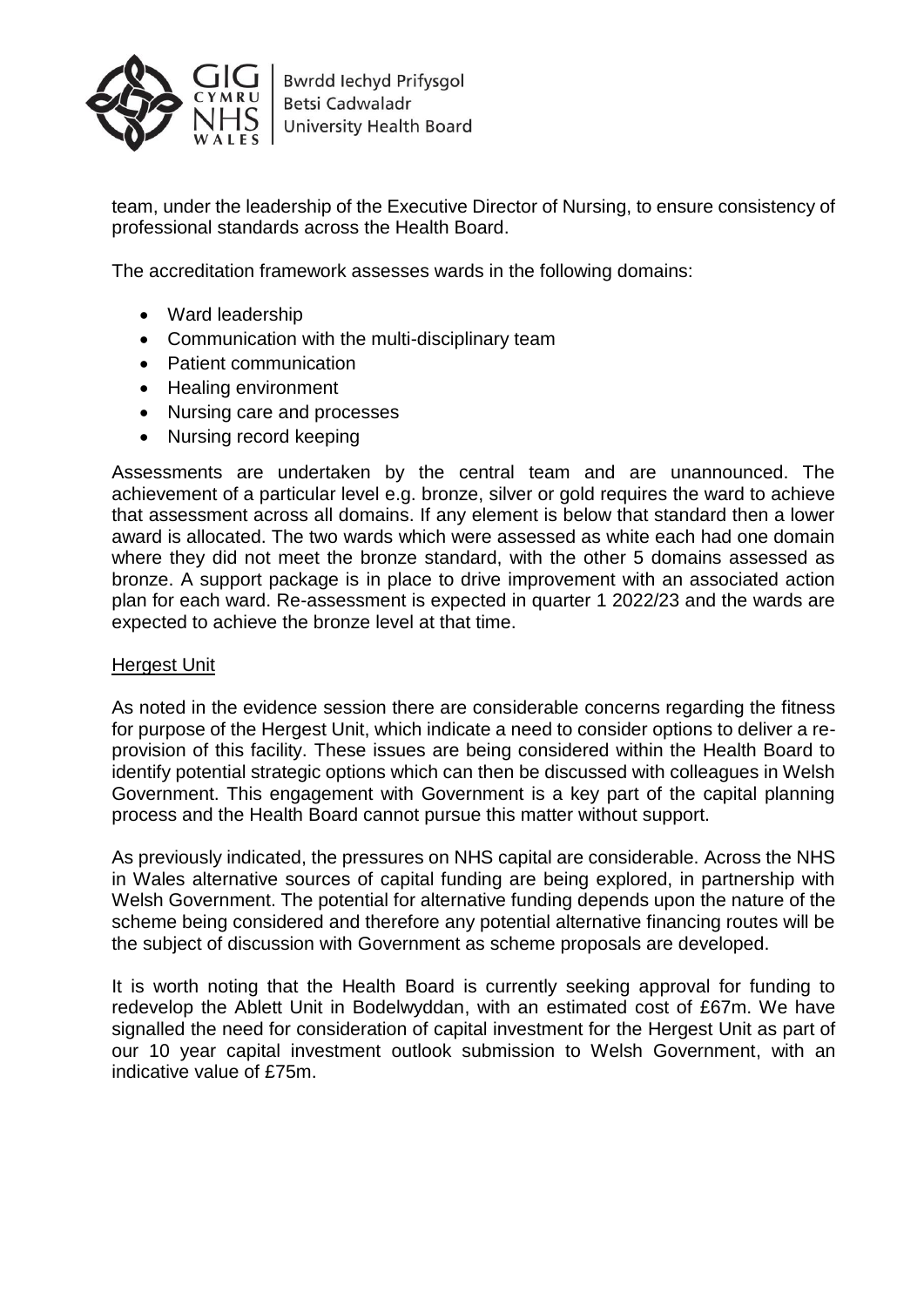

**Bwrdd lechyd Prifysgol Betsi Cadwaladr University Health Board** 

# Vascular Services

The Health Board has developed an extensive plan to address the deficiencies identified within the Royal College of Surgeons report. This was presented to the Board in public session on 15<sup>th</sup> February 2022. The Minister has set a clear expectation of improvement within a 3 month period and has sought monthly updates on progress from the Chairman of the Board. Two such updates have been submitted to date, on 7th March and 6<sup>th</sup> April. Copies of those updates are enclosed for the Committee's information along with the action plan for improvement. Further updates will be shared as they are submitted to the Minister.

These updates highlight the key actions which have been taken to enhance safety and quality, including additional "make safe" measures which were put in place on 11th March and will now remain until 23<sup>rd</sup> May. Significant external support has been secured and recruitment to key clinical leadership roles continues. The delivery of actions within this plan is being led by the Executive Medical Director with close oversight from the Chairman and Vice Chair of the Board.

### Financial Management

In June 2019 the Health Board's underlying deficit was subject to external review by PWC who quantified this as £56m. This was recognised by Welsh Government and is currently supported by £40m of strategic assistance funding, agreed over 4 years and ending in 2023/24. The Health Board recognises the magnitude of the challenge in eliminating this deficit and has prioritised within its IMTP stabilising the financial position, whilst improving the services we provide to the population of North Wales.

There is no quick fix for such a significant financial deficit but the Board fully understands the size of the challenge. This can only be addressed by a longer term financial package which will reduce in value as the key programmes described in the IMTP start to deliver a more sustainable provision of clinical services in North Wales. This will be delivered through the impact of a number of integrated strategies, which will be enabled by an ambitious transformation programme:

- 1. Quality strategy
- 2. Clinical strategy
- 3. Workforce strategy
- 4. Digital strategy
- 5. Financial strategy

Improved resource effectiveness and outcomes will be driven through the transformation programme, with the key workstreams being:

- 1. Planned care
- 2. Unscheduled care
- 3. MHLD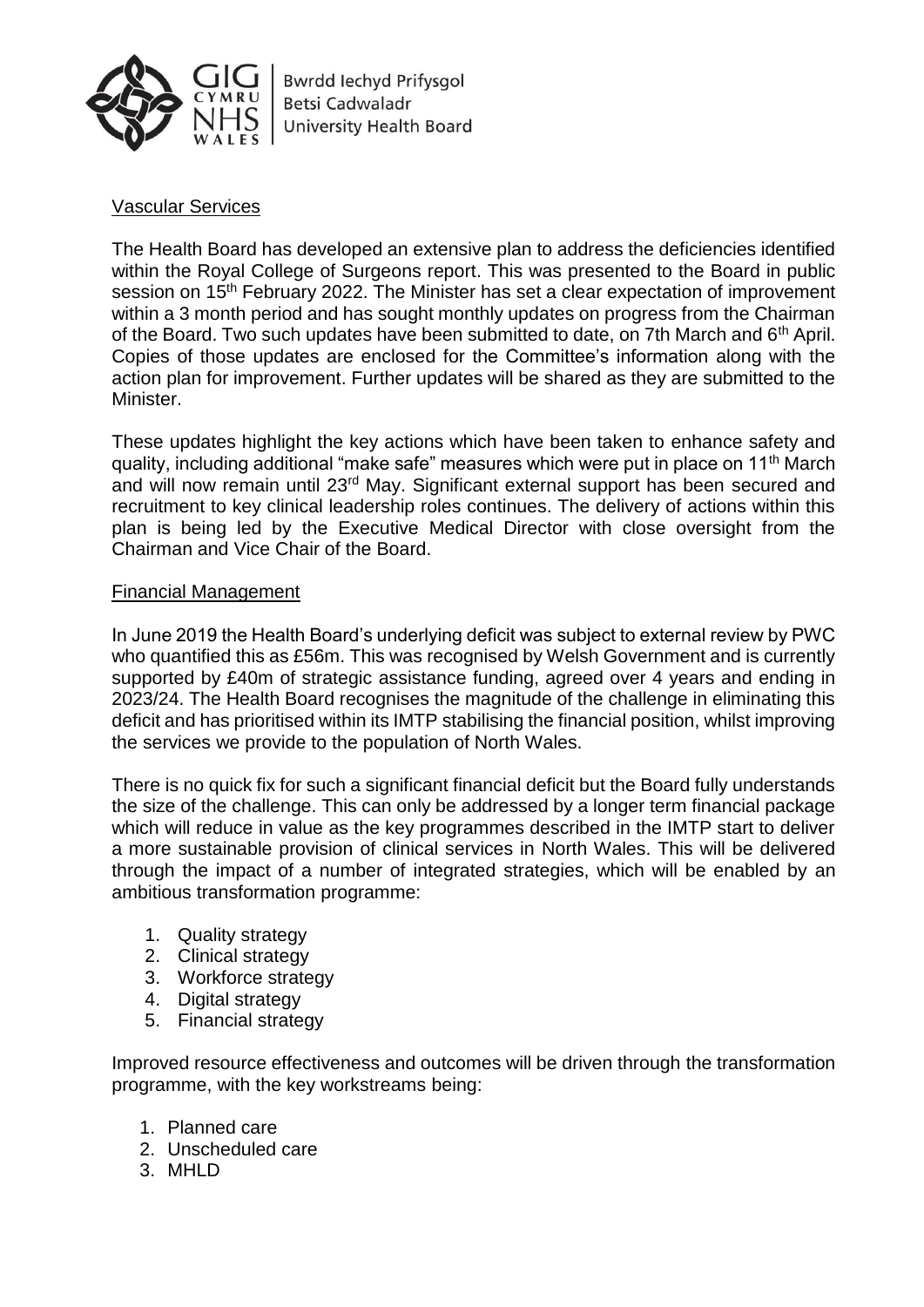

**Bwrdd lechyd Prifysgol** Betsi Cadwaladr University Health Board

- 4. Covid recovery
- 5. Patient experience

The Health Board has reviewed the existing opportunities to deliver care more effectively and efficiently, as identified by both Deloittes (2014 – 2017) and PWC (2019), recognising the revised healthcare practices now evident as a result of the learning from COVID-19. A challenging savings programme of £35m per annum has been set over the life of the IMTP (£105m in total). This will be targeted to begin to reduce the underlying deficit, however due to the unpredictability of the current economic situation there will understandably be significant risk around both pay and non-pay inflation which could offset the planned gains.

In the written evidence previously submitted to the Committee we highlighted the areas where we believed opportunities to make savings exist. These opportunities were drawn from benchmarking and other comparative data which show a range from £70m to £114m:

| <b>Transformation Area</b> | Low  | High  |
|----------------------------|------|-------|
|                            | £m   | £m    |
| <b>Planned Care</b>        | 19.8 | 36.7  |
| Unscheduled Care           | 11.8 | 18.7  |
| <b>Mental Health</b>       | 3.8  | 5.5   |
| Other*                     | 35.3 | 53.3  |
| <b>Opportunity Range</b>   | 70.7 | 114.2 |

During the last year we have brought together, and enhanced, a number of functions related to service improvement and redesign to create a single transformation and improvement unit. This will enable us to place greater priority upon transformation, delivering continuous improvement across the whole organisation in a consistent, evidence-based way. Key priorities that the team will lead and support during the coming year include developing the BCU Pathway resource, Golden Metrics based upon PROMS and PREMS, the atlas of variation approach, and the embedding of 'Lean' principles into our delivery of continuous improvement.. This will drive improved outcomes for patients whilst also enhancing the effective use of resources and delivery of savings.

We are currently working across the Health Board and with Welsh Government colleagues to further define those key opportunities (particularly around planned care recovery after COVID-19) which will enable the Board to deliver better quality care, closer to home for our population.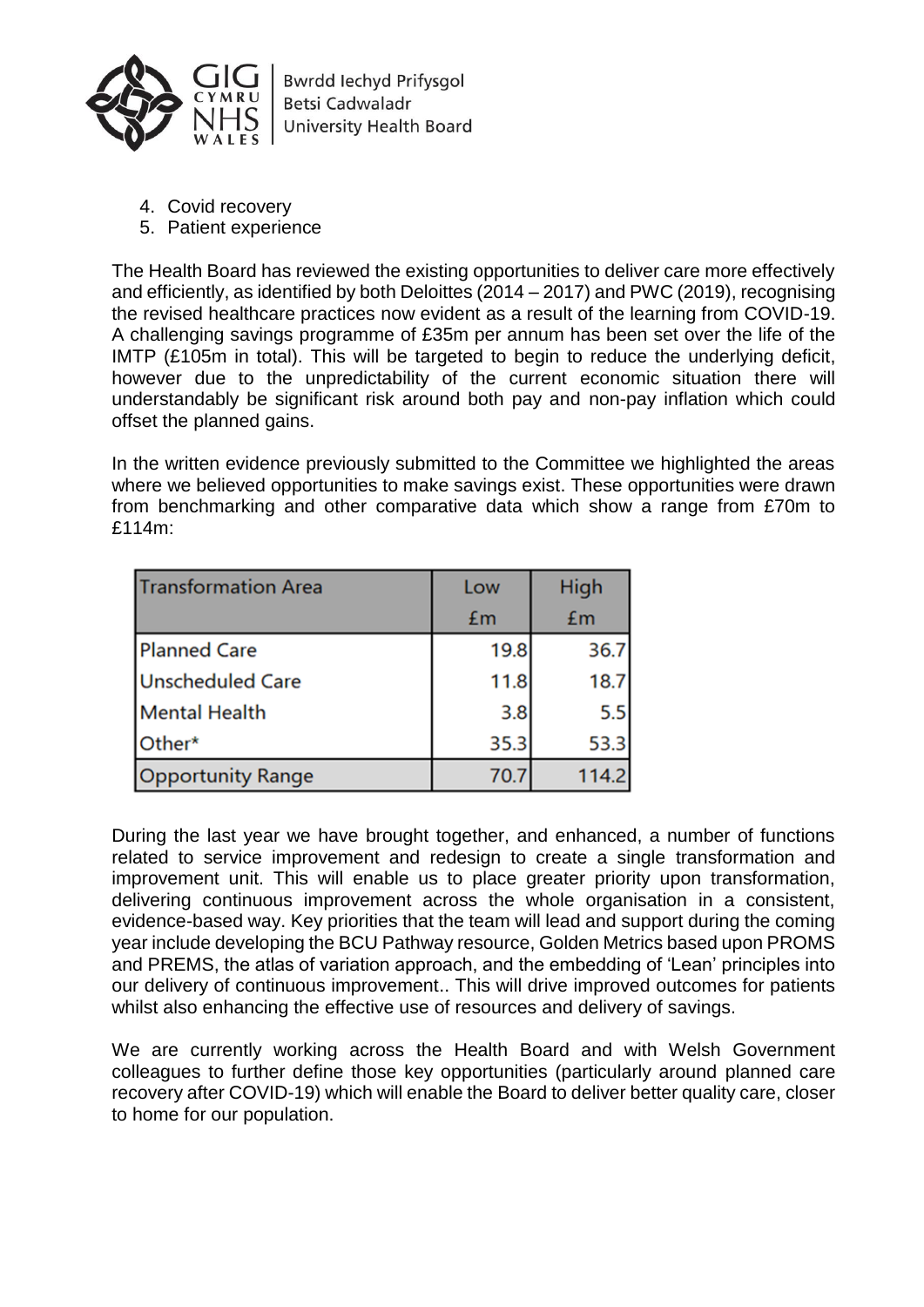

Discussions are ongoing with Welsh Government regarding the next stage in the plan towards financial sustainability and we believe that financial support will continue to be required for a further multi year period to deliver a balanced, sustainable financial position

# Regional Treatment Centres (RTCs)

Work to develop the proposal for Regional treatment Centres in North Wales continues at pace, with support from the Welsh Government. We have just reached a critical milestone in identifying the architects and professional advisers who will work with our clinical teams to finalise the design of the facilities and model their impact upon services. Recommendations are currently subject to Board and Ministerial approval.

Once approval is received work will commence on Phase 1, which is the detailed design. This Phase will then enable the full tendering for the provision of the RTCs. Our current estimate of the delivery timeline is as follows:

- Phase  $1$  develop the conceptual design with costs to RIBA 2 stage; to be completed by Q3 2022/23
- Phase 2 with a preferred supplier appointed, develop the final design with costs; to be completed by Q4 2023/24
- Phase  $3 -$  fully operational; to be completed by July 2025

It is envisaged that the RTCs will incorporate a range of services as set out below:

- Diagnostic and clinical support services including Radiology, Pharmacy, Phlebotomy, Pathology and Therapies.
- Outpatient facilities, including procedure rooms
- Operating theatres for day case and inpatient procedures
- Inpatient beds for orthopaedic services

We trust that the information contained in this letter and the documents submitted in support respond fully to the points raised in your letter. In concluding we would repeat our assurance, on behalf of the Board, that there is a clear and unwavering focus upon the need to secure demonstrable improvements in the services we provide to the population of North Wales.

Yours sincerely

mitchead

**Prif Weithredwr Cadeirydd Chief Executive Chairman**

**Jo Whitehead, PSM Mark Polin, OBE, QPM**